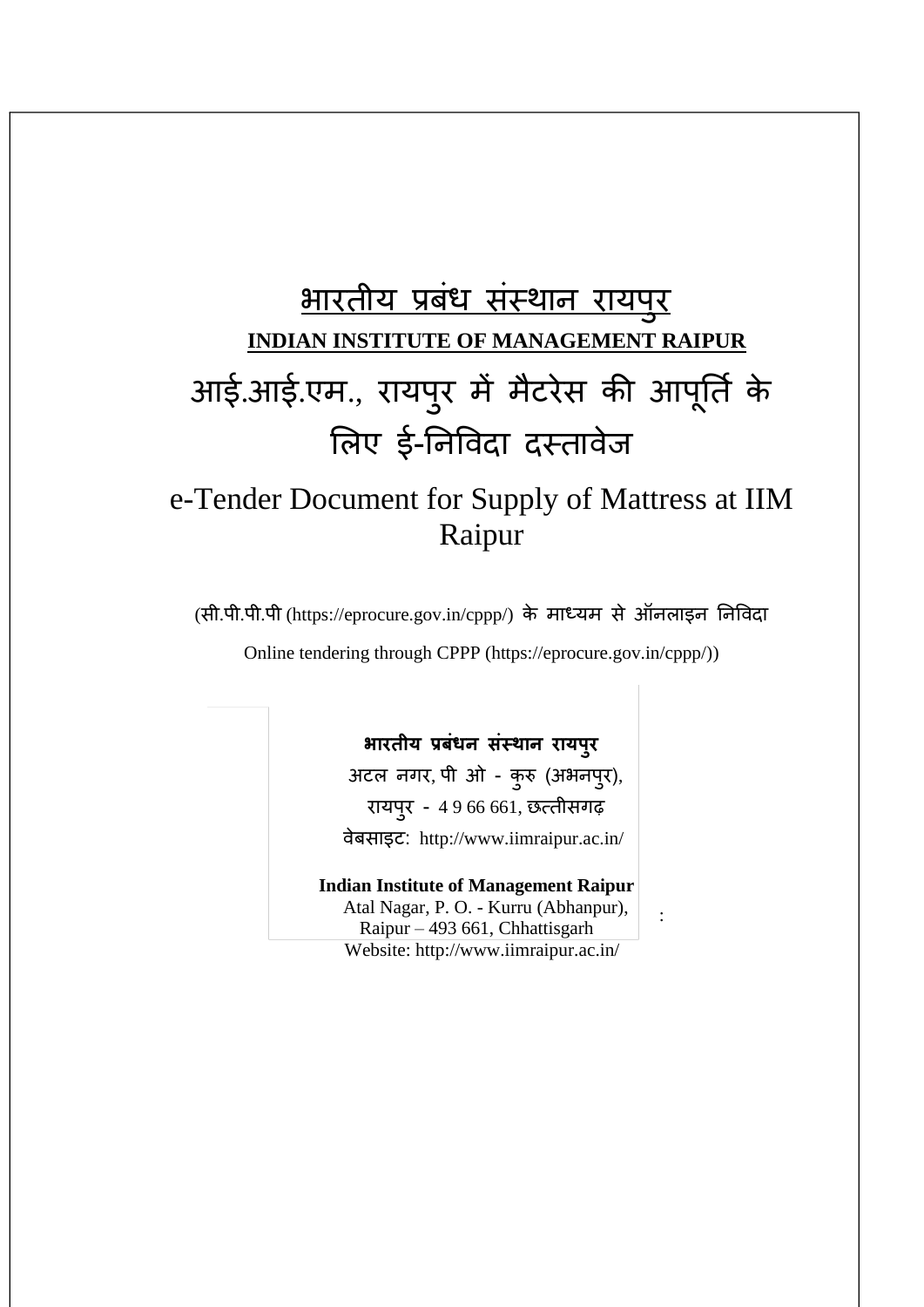# र्नविदा आमंत्रित सू चना **NOTICE INVITING TENDER**

आईआईएम रायपुर में मैटरेस की आपूर्ति के लिए दो बिड सिस्टम टेक्निकल बिड (पार्ट- 1 ) और फाइनेंशियल बिड (पाटि-2 **)** के तहत प्रर्तक्ठित और अनुभिी एजेंलसयों से आईआईएम रायपुर**,** ई-टेंडर (सीपीपी पोटिि के माध्यम से ऑनिाइन टेंडर) आमंत्रित करता है।

IIM Raipur invites e-tender (online tender through CPP Portal) from reputed and experienced agencies under two bid system Technical Bid (Part-I) & Financial Bid (Part-II) for supply of mattress at IIM Raipur.

अनुसूची और निविदा के अन्य विवरण निम्नानुसार हैं:

The schedule and other details of Tender are as under:

| <b>Tender Name</b>                    | Supply of Mattress at IIM Raipur                                                       |
|---------------------------------------|----------------------------------------------------------------------------------------|
| Tender No.                            | IIMR/Tender/2019/10                                                                    |
| Delivery Period                       | Within 25 days                                                                         |
| <b>Published Date</b>                 | 18.03.2019                                                                             |
| Bid Document download start date      | 18.03.2019                                                                             |
| Bid Document download end date        | 28.03.2019 upto 05:00 PM                                                               |
| Last date $&$ time for receipt of Bid | 28.03.2019, 05:30 PM                                                                   |
| Date of Opening of Technical Bid      | 29.03.2019, 05:30 PM                                                                   |
| Date of Opening of Financial Bid      | To be intimated later                                                                  |
| Tender Fee (Non-refundable)           | Rs.100/- (Rupees One Hundred only)                                                     |
| <b>EMD</b> (Earnest Money Deposit)    | Rs.28,000/- (Rupees Twenty Eight Thousand Only)                                        |
| Performance Bank Guarantee            | EMD will be converted into security deposit to<br>successful bidder                    |
| Location of the service               | IIM Raipur, Atal Nagar, P. O. - Kurru<br>(Abhanpur), Raipur – 493 661,<br>Chhattisgarh |
| <b>Contact Person</b>                 | Store & Purchase Officer-9179858388                                                    |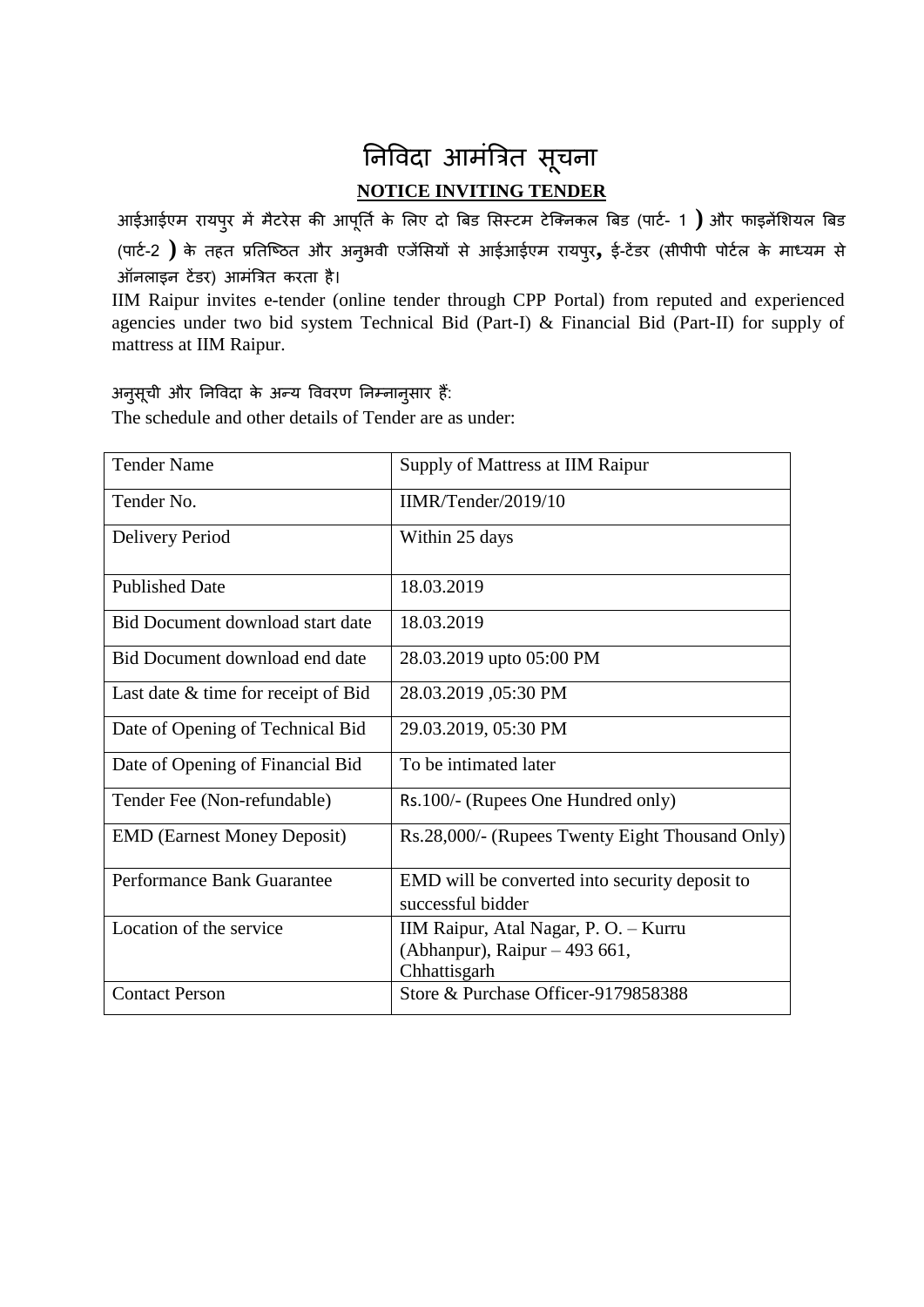This tender document containing eligibility criteria, scope of work, terms and conditions, specification and other documents, can be seen/downloaded at/from the Central Public Procurement (CPP) Portal https://eprocure.gov.in or Indian Institute of Management Raipur website[:](http://www.iimu.ac.in/) [www.iimraipur.ac.in](http://www.iimraipur.ac.in/) .

This tender is required to be uploaded on the website [https://eprocure.gov.in](https://eprocure.gov.in/) and no where else as it will be opened online at this site only.

**Manual bid/tender will not be accepted under any circumstances. Incomplete bid/documents shall be rejected without giving any reason.** 

> **Cmdr Pankaj K Jha (Retd.) Chief Administrative Officer 0771-2474-700/702**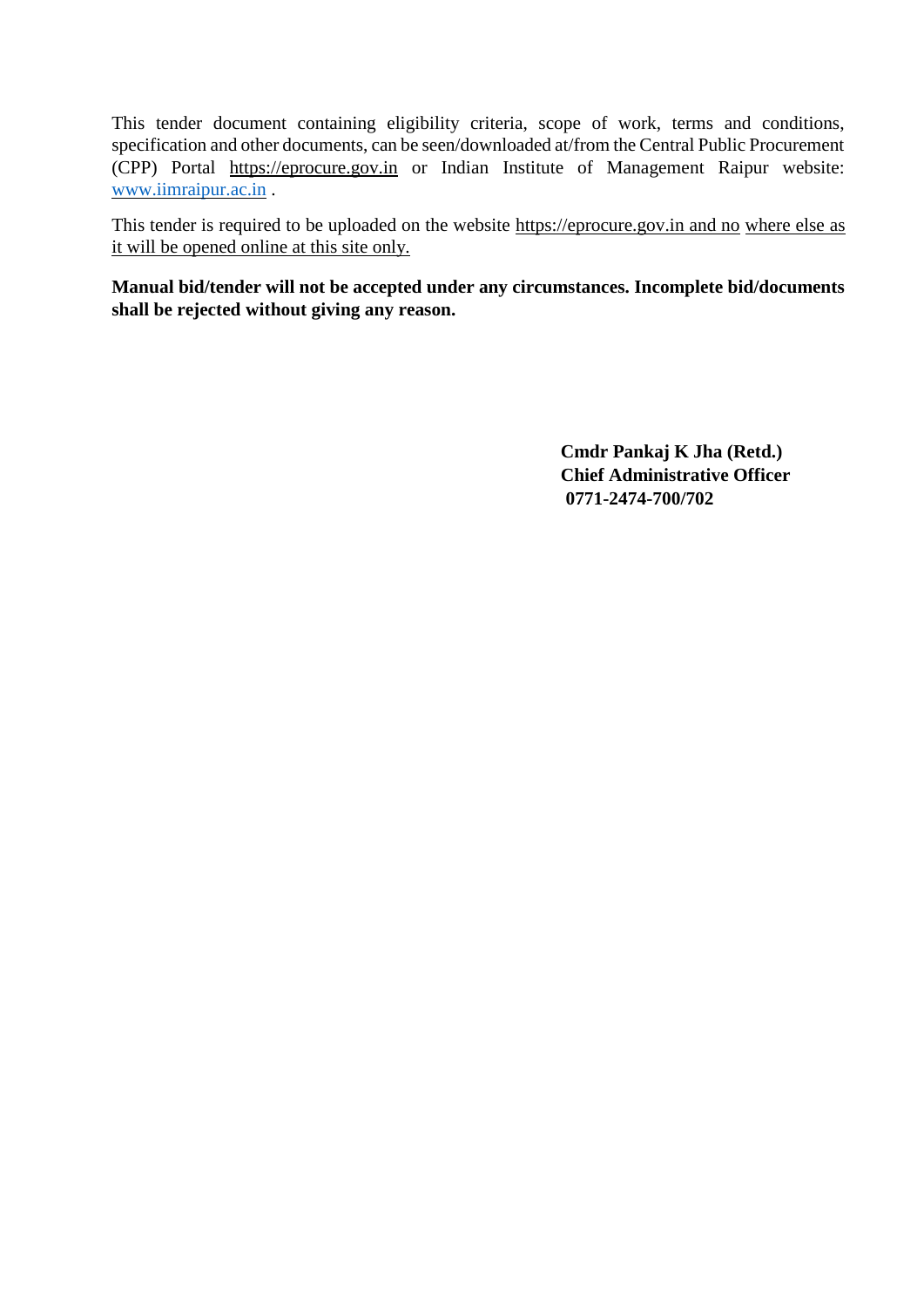### **Annexure-I**

### **Eligibility Criteria**

Only those agencies which meet the following minimum criteria will be considered for opening of financial bid:

- 1. The agency should have authorized vendor / agency / dealer/ distributer / manufacturer for supply product material (Appropriate documents /certificates issued from OEM / Manufactures should be uploaded online in technical bid part.
- 2. The agency shall submit the original EMD and tender fee in a sealed envelope super scribing this tender name & the name of the agency and must reach at IIMR before the last date & time for receipt of Bid. Photocopy of the same EMD and tender fee should be online in technical bid part.
	- DD will be made in favor of "Indian Institute of Management Raipur" payable at Raipur.
	- Tender Fee and EMD will be exempted for NSIC / MSME Agency/Vendor.
- 3. The agency should not be blacklisted by any Government agency. An undertaking on agency letterhead should be uploaded online in technical bid part.
- 4. The agency should have GST registered (should be uploaded online in technical bid part).

Certified that all above information's are correct to the best of my/our information, knowledge and belief. All the attached relevant documents are duly signed, sealed and serially numbered.

Place :

Date :

**(Signature of the bidder with seal)**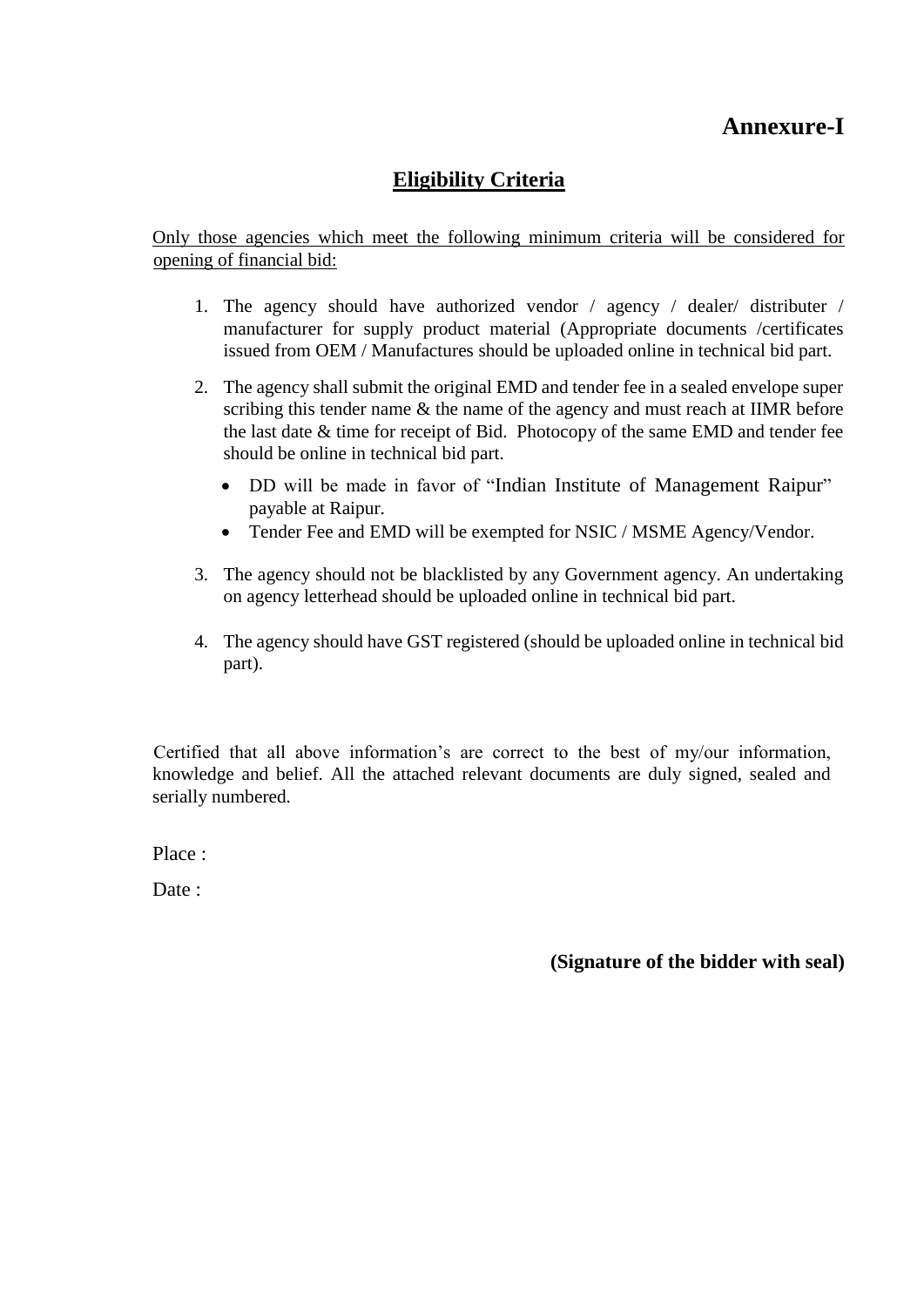### **Annexure – II**

### **Agency Details**

| <b>I. Details of Tenderer</b>                          |                                                                                                                |         |  |  |
|--------------------------------------------------------|----------------------------------------------------------------------------------------------------------------|---------|--|--|
| <u>Sr.</u>                                             | Particulars                                                                                                    | Details |  |  |
| $\mathbf{1}$                                           | Name of Tendering Agency                                                                                       |         |  |  |
| $\overline{2}$                                         | Name of the Proprietor/<br>Director/Partner                                                                    |         |  |  |
| 3                                                      | Full Address of registered<br>office with pin code                                                             |         |  |  |
| $\overline{4}$                                         | Mobile number of official<br>with name and designation                                                         |         |  |  |
| 5                                                      | E-mail ID of the official with<br>name                                                                         |         |  |  |
| 6                                                      | Website of the agency, if any                                                                                  |         |  |  |
| $\overline{7}$                                         | Name and designation of<br>authorized person with<br>mobile number<br>(authorization letter to be<br>enclosed) |         |  |  |
| II. Registration and Other Statutory document details: |                                                                                                                |         |  |  |
| $\mathbf{1}$                                           | <b>Bank Account Detail</b>                                                                                     |         |  |  |
| $\overline{2}$                                         | <b>Permanent Account Number</b>                                                                                |         |  |  |
| 3                                                      | <b>GST Registration Number</b>                                                                                 |         |  |  |

Certified that all above information's are correct to the best of my/our information, knowledge and belief. All the attached relevant documents are duly signed, sealed and serially numbered.

Place :

Date :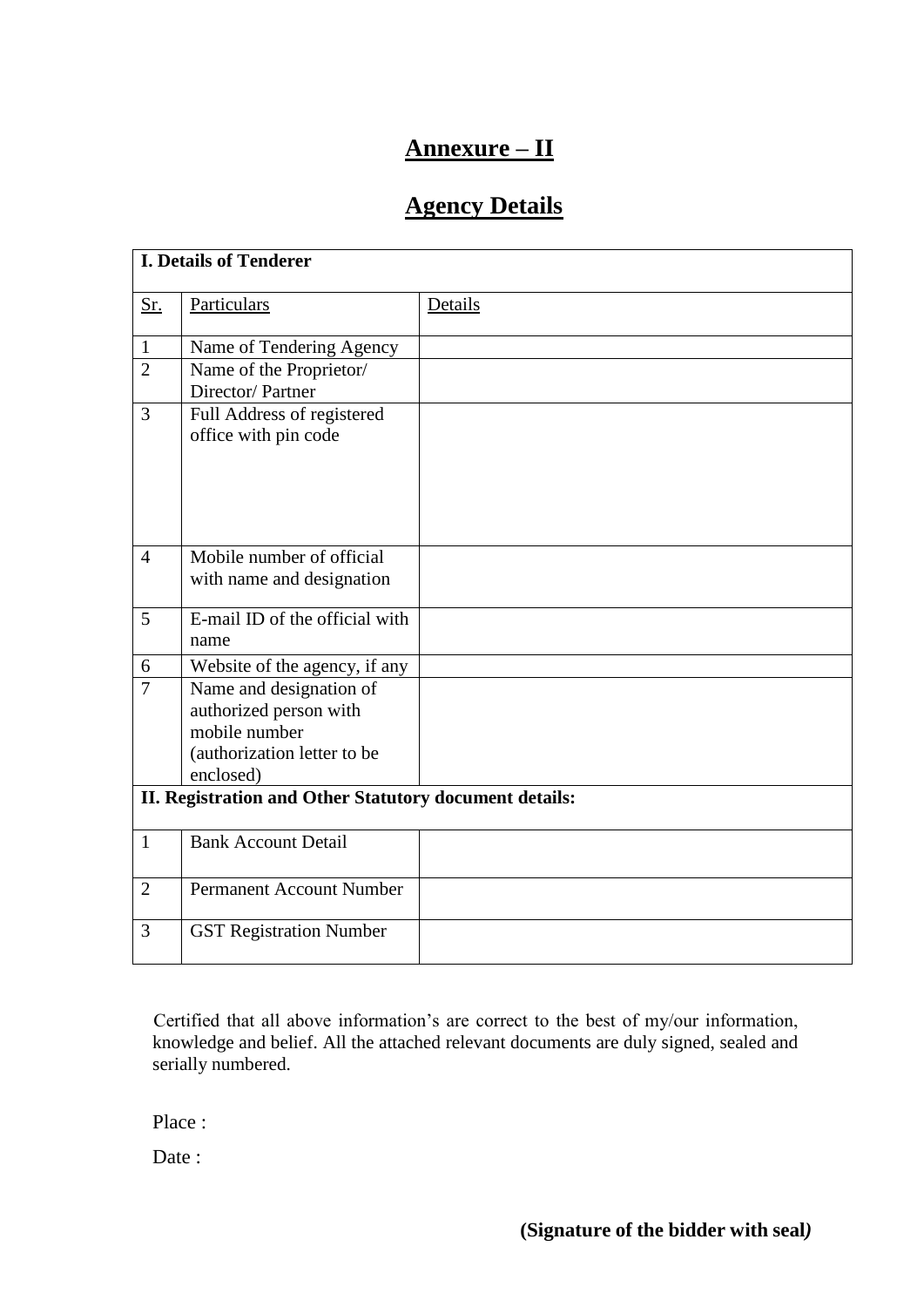### *Annexure – III*

#### **INSTRUCTIONS OF ONLINE BID SUBMISSION**

 Instructions to the Bidders to submit the bids online through the Central Public Procurement Portal for e Procurement at<http://eprocure.gov.in/eprocure/app>

- 1. Possession of valid Digital Signature Certificate (DSC) and enrollment/registration of the contractors/bidders on the e-Procurement/e-tender portal is a prerequisite for e-tendering.
- 2. Bidder should do the enrollment in the e-Procurement site using the "Online Bidder Enrollment" option available on the home page. Portal enrollment is generally free of charge. During enrollment/registration, the bidders should provide the correct/true information including valid email id. All the correspondence shall be made directly with the contractor/bidders through email id provided.
- 3. Bidder need to login to the site through their user ID/ password chosen during enrollment/registration.
- 4. Then the Digital Signature Certificate (Class II or Class III Certificates with signing key usage) issued by SIFY/TCS/nCode/eMudra or any Certifying Authority recognized by CCA India on eToken/SmartCard, should be registered.
- 5. The DSC that is registered only should be used by the bidder and should ensure safety of the same.
- 6. Contractor/Bidder may go· through the tenders published on the site and download the required tender documents/schedules for the tenders he/she is interested.
- 7. After downloading / getting the tender document/schedules, the Bidder should go through them carefully and then submit the documents as asked, otherwise bid will be rejected.
- 8. If there are any clarifications, this may be obtained online through the tender site, or through the contact details. Bidder should take into account the corrigendum published before submitting the bids online.
	- 9. Bidder then logs in to the site through the secured log in by giving the user id/ password chosen during enrolment/registration and then by giving the password of e-Token/Smartcard to access DSC.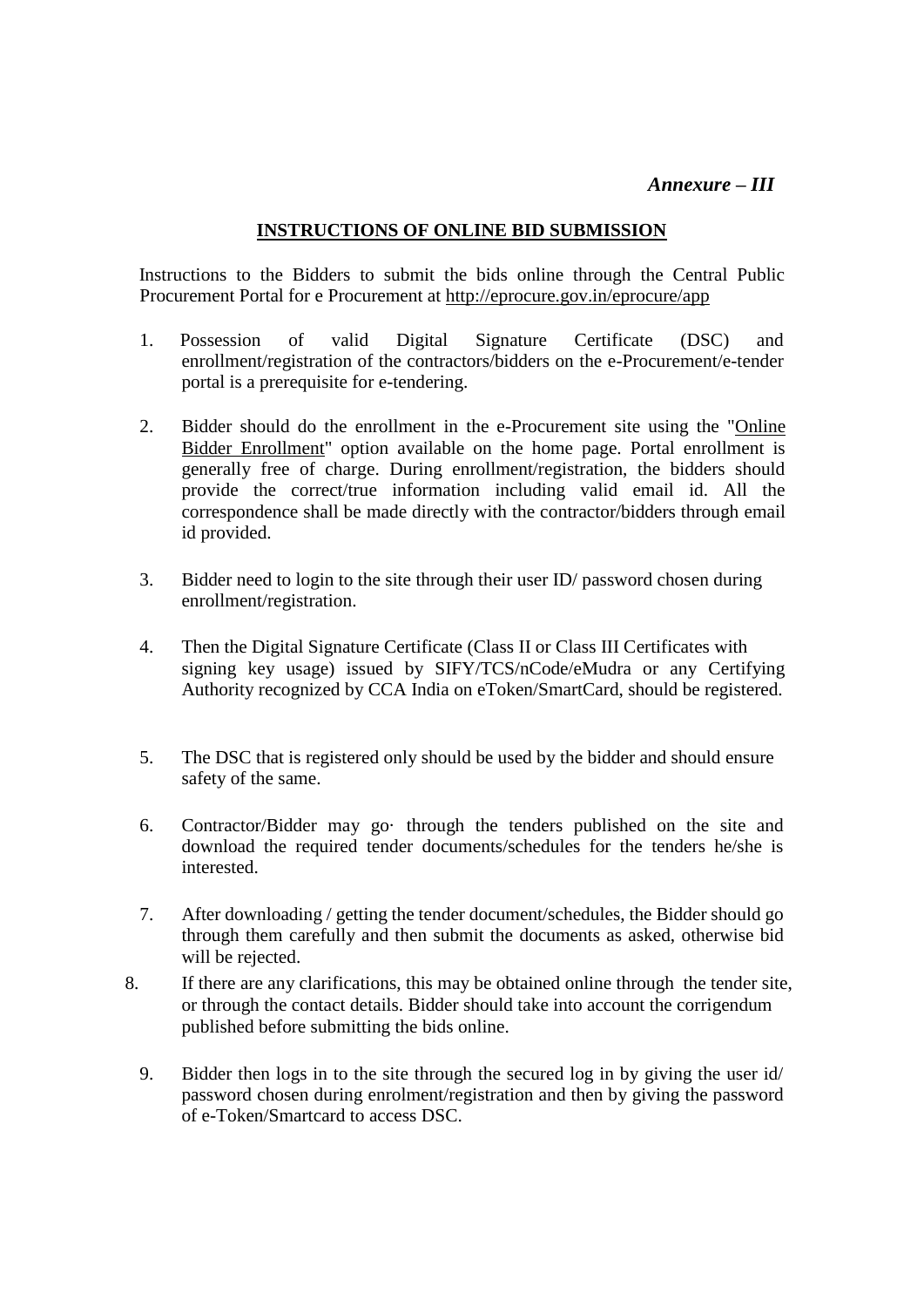- 10. Bidder selects the tender which he/she is interested in by using the search option & then moves it to the 'my tenders' folder.
- 11. From my tender folder, he selects the tender to view all the details indicated.
- 12. It is construed that the bidder has read all the terms and conditions before submitting their offer. Bidder should go through the tender schedules carefully and upload the documents as asked; otherwise, the bid will be rejected.
- 13. Bidder, in advance, should get ready the bid documents to be submitted as indicated in the tender documents/schedule and generally, they can be in PDF/xls/rar/jpg/dwf formats. If there is more than one document, they can be clubbed together and can be provided in the requested format. Bidders Bid documents may be scanned with I 00 dpi with black and white option. It is advisable that each document to be uploaded through online for the tenders should be less than 2 MB. If any document is more than 2MB, it can be reduced through rar and the same can be uploaded, if permitted. However, if the file size is less than I MB the transaction uploading time will be very fast.
- 14. If there are any clarifications, this may be obtained through the site. Bidder should take into account the corrigendum published from time to time before submitting the online bids.
- 15. The Bidders can update well in advance, the documents such as certificates, annual report details etc., under My Space option and these can be selected as per tender requirements and then send along with bid documents during bid submission. This will facilitate the bid submission process faster by reducing upload time of bids.
- 16. Bidder should submit the Tender Fee/EMD as specified in the tender. The original should be posted/couriered/given in person to the Tender Inviting Authority, within the bid submission due date & time for the tender or as indicated in the tender. Scanned copy of the instrument should be uploaded as part of the offer.
- 17. While submitting the bids online, the bidder reads the terms & conditions and accepts the same to proceed further to submit the bid packets.
- 18. The bidder has to select the payment option as offline to pay the Tender Fee/EMD as applicable and enter details of the instruments.
- 19. The details of the DD/ any other accepted instrument, physically sent, should tally with the details available in the scanned copy and the data entered during bid submission time. Otherwise submitted bid will not be acceptable or liable for rejection.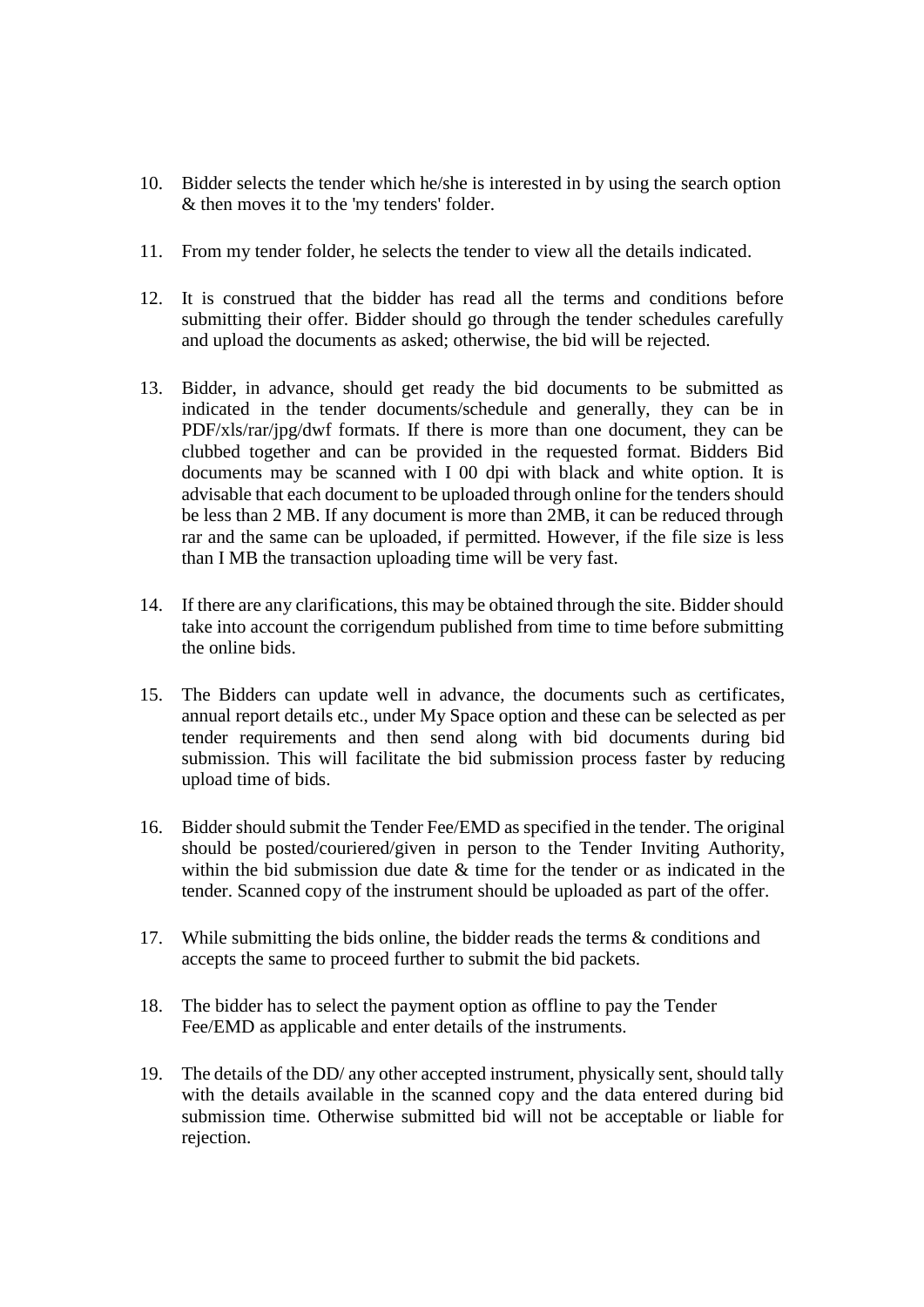- 20. The bidder has to digitally sign and upload the required bid documents one by one as indicated. Bidders to note that the very act of using DSC for downloading the bids and uploading their offers shall be deemed to be a confirmation that they have read all sections and pages of the bid document including General conditions of contract without any exception and have understood the entire document and are clear about the requirements of the tender requirements.
- 21. The bidder has to upload the relevant files required as indicated in the cover content. In case of any irrelevant files, the bid will be rejected.
- 22. If the price bid format is provided in a spread sheet file like BoQ\_xxxx.xls, the rates offered should be entered in the allotted space only and uploaded after filling the relevant columns. The Price-bid BOQ template must not be modified/replaced by the bidder; else the bid submitted is liable to be rejected for this tender.
	- 23. The bidders are requested to submit the bids through online e-tendering system to the Tender Inviting Authority (TIA) well before the bid submission end date  $\&$ time (as per Server System Clock). The **TIA will** not be held responsible for any sort of delay or the difficulties faced during the submission of bid online by the bidders at the eleventh hour.
	- 24. After the bid submission (i.e. after Clicking "Freeze Bid Submission" in the portal), the acknowledgement number, given by the system should be printed by the bidder and kept as a record of evidence for online submission of bid for the particular tender and will also act as an entry pass to participate in the bid opening date.
	- 25. The time settings fixed in the server side & displayed at the top of the tender site, will be valid for all actions of requesting, bid submission, bid opening etc., in the e-tender system. The bidders should follow this time during bid submission.
- 26. All the data being entered by the bidders would be encrypted using PK! encryption techniques to ensure the secrecy of the data. The data entered will not viewable by unauthorized persons during bid submission & not be viewable by any one until the time of bid opening.
	- 27. Any bid document that is uploaded to the server is subjected to symmetric encryption using a system generated symmetric key. Further this key is subjected to asymmetric encryption using buyers/bid openers' public keys. Overall, the uploaded tender documents become readable only after the tender opening by the authorized bid openers.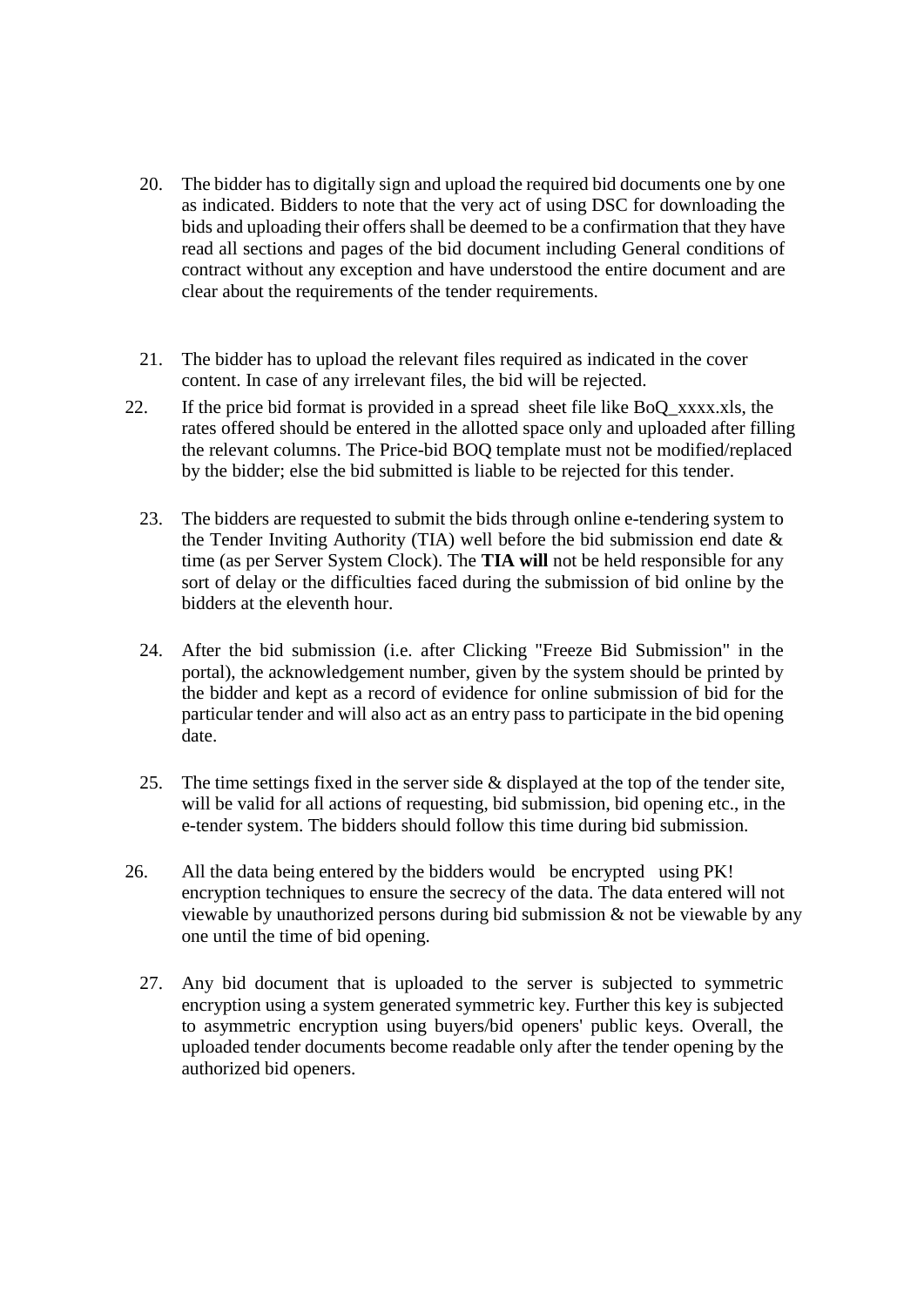- 28. The confidentiality of the bids is maintained since the secured Socket Layer 128 bit encryption technology is used. Data storage encryption of sensitive fields is done.
- 29. The bidder should logout of the tendering system using the normal logout option available at the top right hand comer and not by selecting the (X) exit option in the browser.
- 30. For any queries regarding e-tendering process, the bidders are requested to contact as provided in the tender document. Parallelly for any further queries, the bidders are asked to contact over phone: 180030702232 or send a mail over to [cppp](mailto:cppp-nic@nic.in.)[nic@nic.in.](mailto:cppp-nic@nic.in.)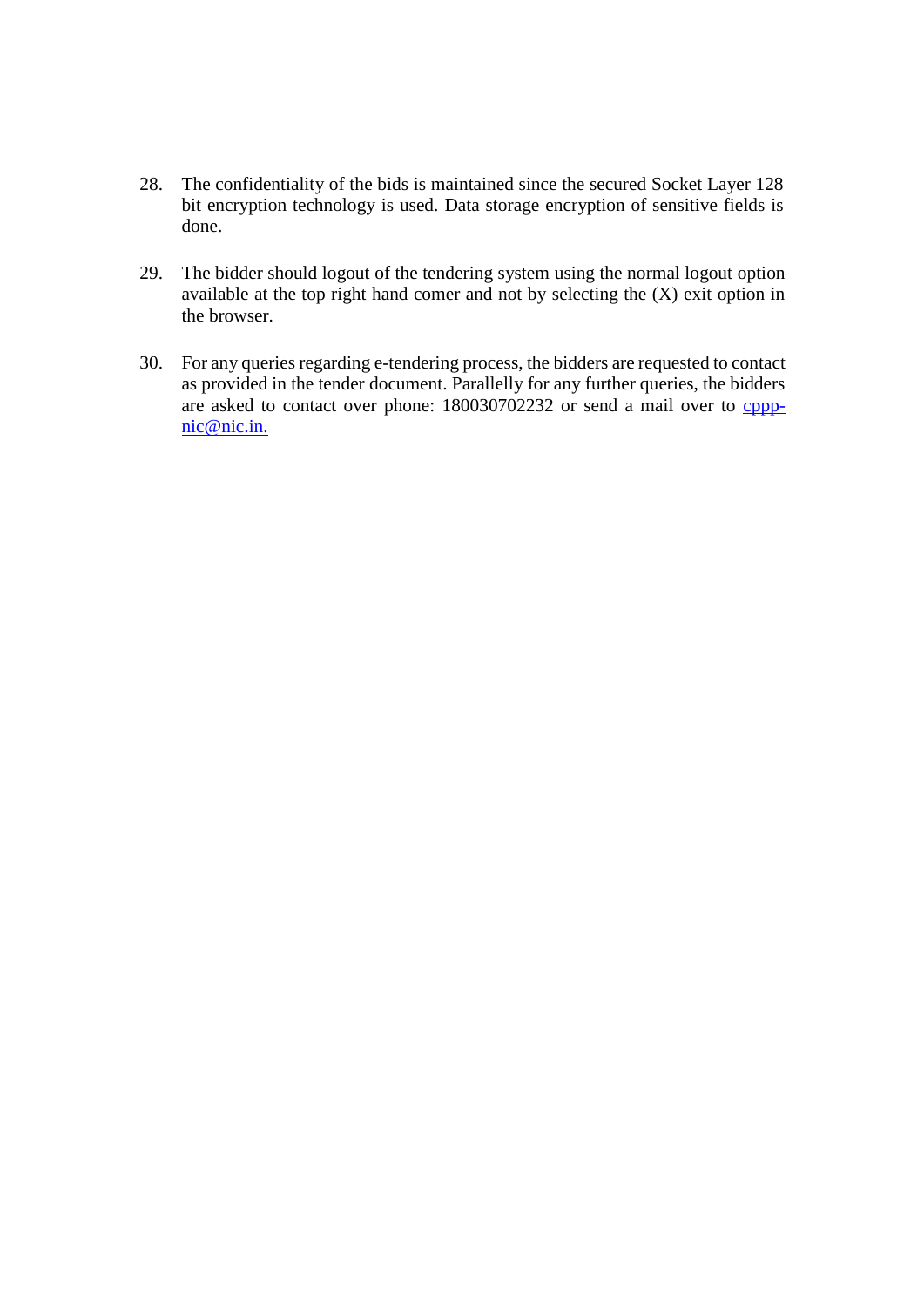### **Annexure – IV**

#### **TENDER ACCEPTANCE LETTER**

#### **(To be given on Company Letter Head**)

To, Date : **Director** IIM Raipur

.

#### **Sub.: Acceptance of Terms & Conditions of Tender.**

Tender Reference No.: IIMR/Tender/\_\_\_\_\_\_ dated \_\_\_\_\_\_

Name of Tender / Work:

Dear Sir,

- 1. I/We have downloaded I obtained the tender document (s) for the above mentioned 'Tender/Work' for the web site(s) namely: \_\_\_\_\_\_\_\_\_\_\_\_\_\_\_\_\_\_\_\_\_\_\_\_ as per your advertisement, given in the above mentioned website(s).
	- 2. I/We hereby certify that I/We have read the entire terms and conditions of the tender documents from Page No.\_\_\_\_to\_\_\_\_\_ (including all documents like  $annexure(s)$ ,  $sehedule(s)$ ,  $etc.,$ ) which form part of the contract agreement and I/we shall abide hereby by the terms / conditions /clauses contained therein.
	- 3. The corrigendum(s) issued from time to time by your department / organization too have all been taken into consideration, while submitting this acceptance letter.
	- 4. I/We hereby unconditionally accept the tender conditions of above-mentioned tender document(s) / corrigendum(s) in its totally / entirely.
	- 5. In case any provisions of this tender are found violated, then your department/organization shall without prejudice to any other right or remedy be at liberty to reject this tender/bid including the forfeiture of the full said earnest money deposit absolutely.

Yours faithfully,

(Signature of the Bidder, with Official Seal)